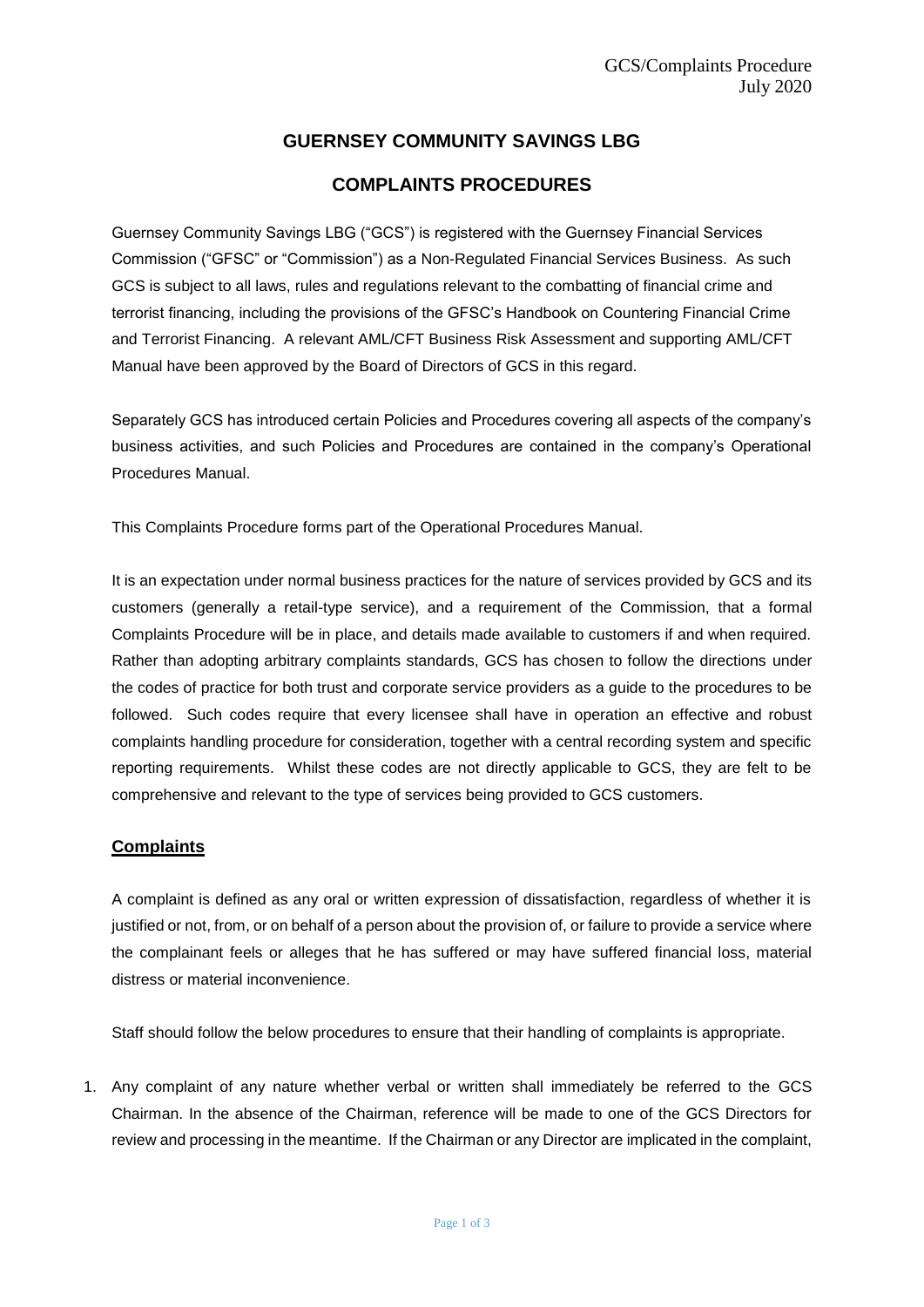they will be excluded from the review process apart from any involvement or input as may be required from them during the review process.

- 2. The Chairman shall maintain a record of all complaints received and on receiving notification of a new complaint will enter appropriate details in the record.
- 3. The circumstances of the complaint will be fully investigated as a matter of priority and within **three business days** of the receipt of the complaint either a full written reply will be dispatched or the complainant will be advised in writing that the situation is being reviewed and that a full reply will be provided within a further **ten business days**.
- 4. Copies of all written communications sent to a complainant in relation to the complaint shall also be provided to the Chairman who will note his record accordingly. A file will be opened for each client in relation to any complaints.
- 5. The Chairman shall also be notified of complaints which have been settled and the terms on which settlement has been achieved. For this purpose a complaint is deemed to be settled when a full reply has been sent to the complainant and no response has been received after a period of **four weeks** has elapsed from the date on which the reply was dispatched, or if the complainant has confirmed that they are satisfied with the settlement and consider the complaint to be addressed and closed.
- 6. The record of complaints will be maintained by the Chairman for a period of **five years** prior to archiving or destruction.

## **Significant Complaints**

- 1. A significant complaint is defined as a complaint, which alleges a breach of the Regulations set out by the Commission with which GCS must or should comply, or a breach of any applicable Law, or one that alleges bad faith, malpractice or impropriety or repetition of a matter previously the subject of a complaint (whether significant or not). A complaint is not considered significant if it relates to a minor mechanical or clerical error.
- 2. The Commission must be notified immediately of any significant complaints received, and any unsettled complaints (significant or otherwise) after 3 months from receipt of the complaint.
- 3. Refer to the Codes of Practice for Corporate Service Providers and for Trust Service Providers (the full codes are available on the GFSC website) for further details and a glossary of terms used. As noted above, these Codes do not directly apply to GCS as a Non Regulated Financial Services Business, but